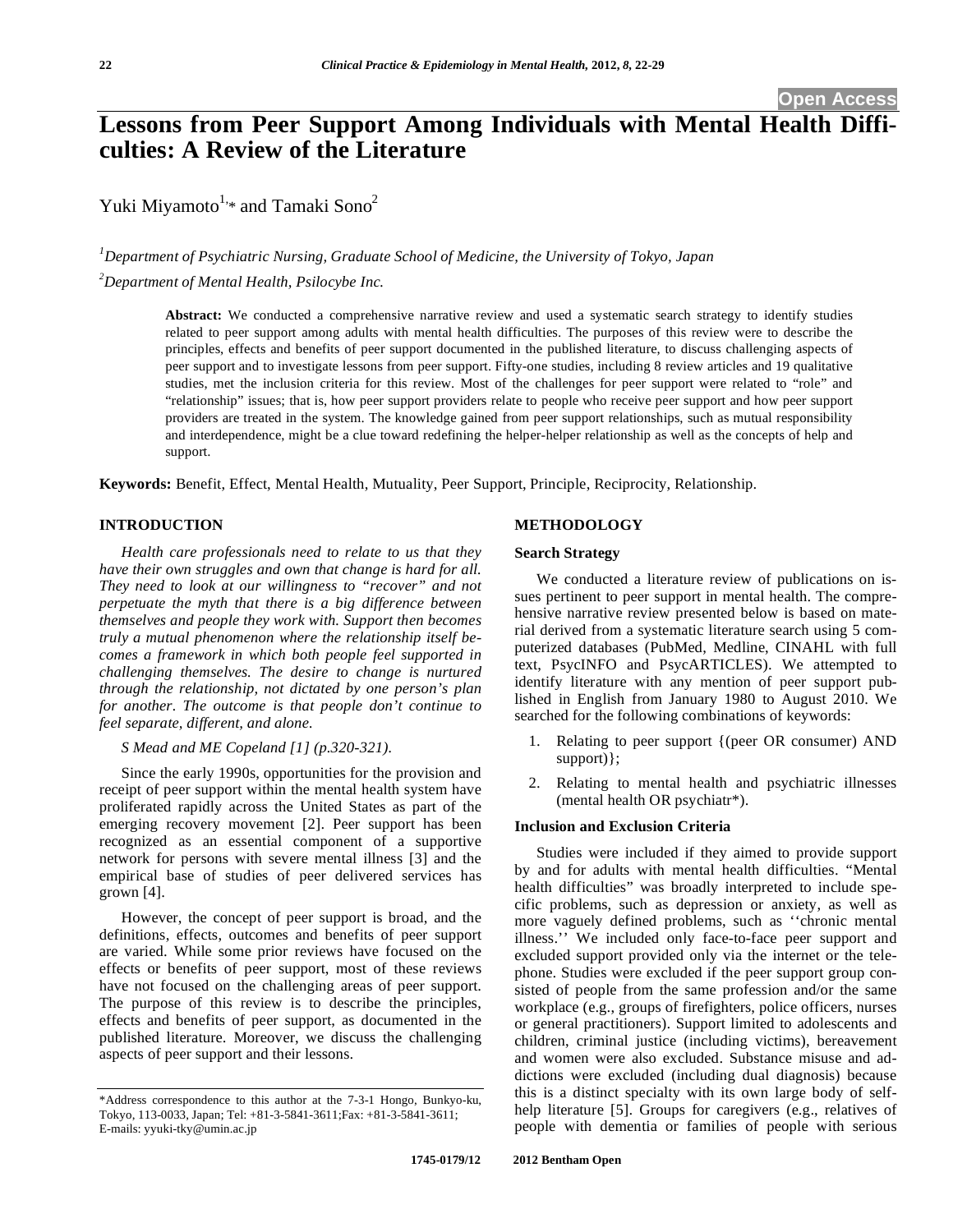

**Fig. (1).** Identification and selection of articles for inclusion in this review.

mental illness) were also excluded because they focus on reducing caregivers' stress or burden.

Abstracts and articles were examined for relevance to the research question. One hundred thirty-eight articles that met the criteria described above were selected for review. One hundred and five papers selected for inclusion were reviewed in detail for further quality-related criteria, such as original studies (i.e., not an editorial, letter, or other type of commentary) or those that present data (i.e., not just practical reports). We excluded studies for which the original purpose or main theme was not peer support, such as studies that did not evaluate the effect of "peers" but rather examined the effect of programs, such as the Wellness and Recovery Action Plan (WRAP), Health and Recovery Peer (HARP) program, Pathways to Recovery (PTR) [6-8] and other programs including peer-support training. We excluded studies or that focused on operations and structure of peer support programs or instrument development. We also excluded studies that used peer support as one of the predicting variables in a multivariate analysis. Fig. (**1**) shows that the database search and article selection process resulted in the inclusion of 51 articles in this review.

### **RESULTS**

Fifty-one studies, including 8 review articles and 19 qualitative studies, met the inclusion criteria for this review.

People who provide peer support were described in many ways: consumer employees, consumer providers, consumer supporters, consumer staffs, peer providers, peers, peer staff, peer supporters, peer support specialists, peer support providers, peer support workers and other terms. Although each term has specific meanings and purposes, we will adopt the

#### **Table 1. Principles of Peer Support**

| <b>Study</b>                                                                                                                                                                                                            | <b>Principles</b>                                                                                                                                                                                                                                                                                                          |  |
|-------------------------------------------------------------------------------------------------------------------------------------------------------------------------------------------------------------------------|----------------------------------------------------------------------------------------------------------------------------------------------------------------------------------------------------------------------------------------------------------------------------------------------------------------------------|--|
| Chinman et al.<br>2001 [15]                                                                                                                                                                                             | (Peer-support principles) suggest that those with<br>mental illnesses will benefit by coming together to<br>provide aid for each other in the context of suppor-<br>tive social relationships.                                                                                                                             |  |
| Hodges 2007<br>[16]                                                                                                                                                                                                     | Peers who understand what the experience of having<br>a mental illness is like are providing services to their<br>fellow consumers with mental illnesses, despite the<br>differences in operational and organizational struc-<br>tures between these service modalities.                                                   |  |
| Castelein et al.<br>2008 [14]                                                                                                                                                                                           | Peer support is based on the assumption that people<br>who share similar experiences can offer each other<br>emotional, appraisal, and informational support and<br>hope.                                                                                                                                                  |  |
| Sells et al.<br>2008 [18]                                                                                                                                                                                               | Peer staff were individuals who had chosen to pub-<br>licly disclose their history of mental illness and sub-<br>sequent recovery, with the intention of using these<br>experiences in concert with their clinical talents and<br>skills to assist clients who were currently dealing<br>with active psychiatric problems. |  |
| The peer support model is rooted in the belief that<br>significant interpersonal relationships and a shared<br>Adame & Leit-<br>sense of community lay the foundation for the proc-<br>ner 2008 [13]<br>ess of healing. |                                                                                                                                                                                                                                                                                                                            |  |
| Lucksted et al.<br>2009 [17]                                                                                                                                                                                            | (Peer support is) based on the idea that those who<br>have experienced mental illness can offer help and<br>support to others.                                                                                                                                                                                             |  |

expression "peer support providers" to discuss the general idea in this paper.

The common themes in review articles were typologies or definitions of peer support, benefits of peer support and the role of the peer support movement [2, 3, 9-13]. A review search strategy was indicated in one review article of the effectiveness of mutual help groups [5].

In our review, we summarize the principles of peer support, the effects of peer support and the challenges of peer support, as demonstrated in the articles.

### **Principles of Peer Support**

Six of the studies directly mentioned principles of peer support (Table **1**), indicating ways that the experiences of or history of mental illness can offer assistance and hope to the people involved in peer support [13-18].

### **Categories of Peer Support**

The reviewed studies were divided into three categories: peer employees (peer specialists), peer-run or peer-operated services and mutual-help groups (self-help groups). This simplified categorization was based on Solomon's study [3]. Table **2** summarizes the details of the quantitative evaluation of peer support.

Nine studies examined the outcome of peer employees or peer-support specialists. Subjective quality of life (QOL), number of life problems experienced, educational and employment preparedness and social contacts were used as outcome measures [18-27]. Four studies focused on peer-led or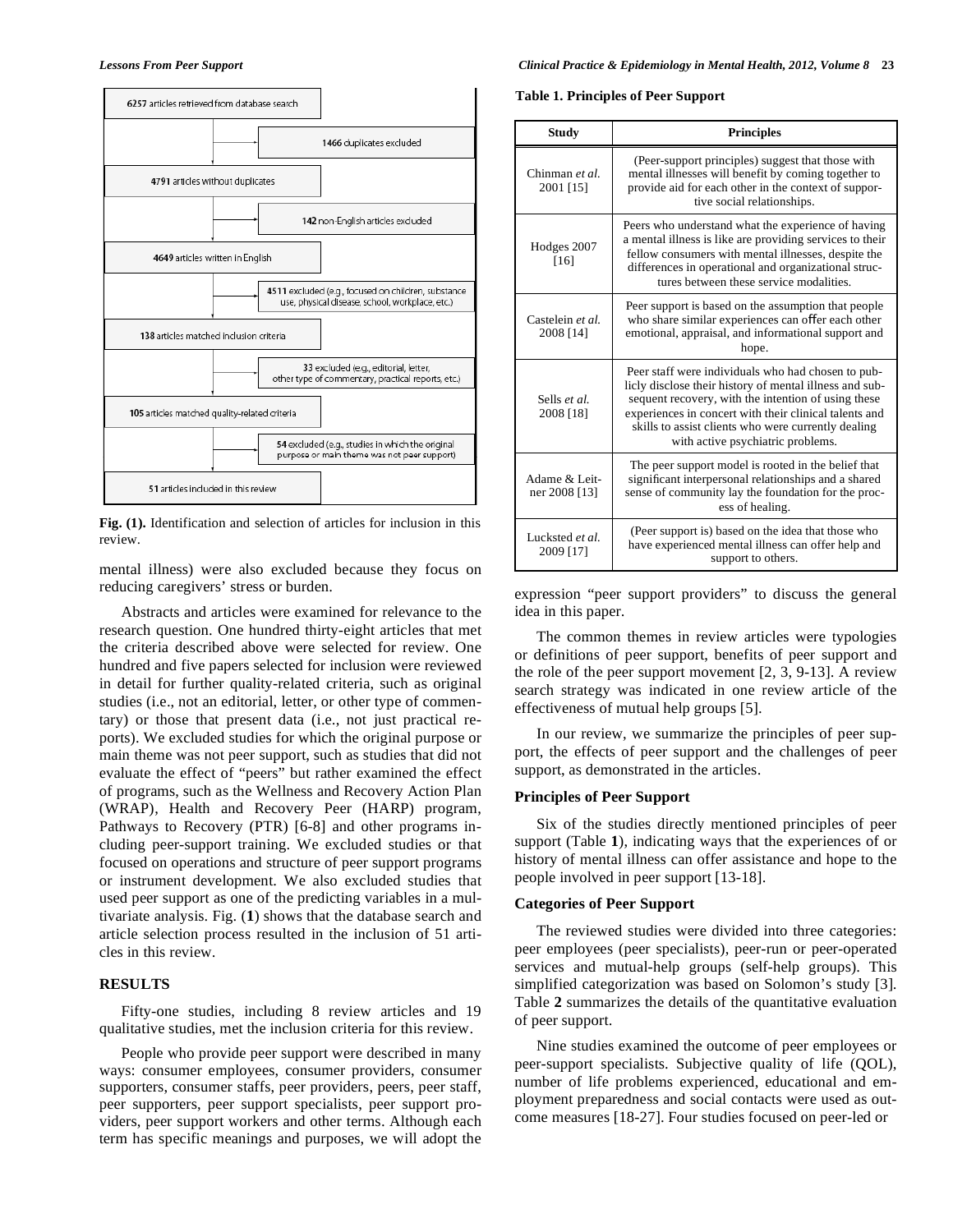## **Table 2. Program Description and Outcomes of Peer Support**

| <b>Study</b>                               | <b>Program Description</b>                                                                                                                                                                                           | <b>Study Participants</b>                                                 | Outcome                                                                                                                                                                                                                                                                                          |  |  |  |  |
|--------------------------------------------|----------------------------------------------------------------------------------------------------------------------------------------------------------------------------------------------------------------------|---------------------------------------------------------------------------|--------------------------------------------------------------------------------------------------------------------------------------------------------------------------------------------------------------------------------------------------------------------------------------------------|--|--|--|--|
| <b>Peer Employees (Employed Consumers)</b> |                                                                                                                                                                                                                      |                                                                           |                                                                                                                                                                                                                                                                                                  |  |  |  |  |
| Solomon &<br>Draine 1994:<br>1995 [20-22]  | A randomized trial of a team of case managers who<br>are mental health consumers compared to a team of<br>non-consumers.                                                                                             | Recipients of case man-<br>agement $(n=94)$                               | Case management services delivered by con-<br>sumers were as effective as those provided by<br>non-consumers (symptomatology; QOL; social<br>contacts; medication compliance; alliances with<br>clients). Clients served by a consumer team<br>were less satisfied with mental health treatment. |  |  |  |  |
| Felton et al.<br>1995 [23]                 | An intensive case-management program with peer<br>specialists.                                                                                                                                                       | Recipients of case man-<br>agement $(n=104)$                              | Clients served by teams with peer specialists<br>demonstrated greater gains in several areas of<br>QOL and an overall reduction in the number of<br>major life problems experienced.                                                                                                             |  |  |  |  |
| Rivera et al.<br>2007 [26]                 | Consumer-assisted case management with standard<br>clinic-based care.                                                                                                                                                | Recipients of case man-<br>agement or clinic-based<br>care $(n=203)$      | There were no significant differences between<br>the consumer-assisted program and other pro-<br>grams in terms of symptoms, satisfaction, sub-<br>jective QOL, objective ratings of contacts with<br>family or friends, and objective ratings of activi-<br>ties and finances.                  |  |  |  |  |
| Lawn et al.<br>2008 [27]                   | Early discharge and hospital avoidance support<br>program provided by peers.                                                                                                                                         | Recipients of peer support<br>$(n=49)$                                    | 300 bed days and costs were saved by the peer<br>service.                                                                                                                                                                                                                                        |  |  |  |  |
| Sells et al. 2006;<br>2008 [18, 19]        | Intensive case-management teams that included peer<br>providers.                                                                                                                                                     | Recipients of case man-<br>agement $(n=137)$                              | Participants who received peer-based services<br>felt that their providers communicated in ways<br>that were more validating and reported more<br>positive provider relationship qualities com-<br>pared with participants in the control condition.                                             |  |  |  |  |
| Griswold et al.<br>2010 [25]               | Trained peers employed by a local community or-<br>ganization provide a variety of services, including<br>connections to social and rehabilitation services, by<br>arranging appointments and providing transport.   | Recipients of psychiatric<br>emergency care (n=175)                       | Participants with peer support were significantly<br>more likely to make connections to primary<br>medical care.                                                                                                                                                                                 |  |  |  |  |
|                                            |                                                                                                                                                                                                                      | Peer-Led (Peer-Run) Programs                                              |                                                                                                                                                                                                                                                                                                  |  |  |  |  |
| Chinman et al.<br>2001 [15]                | An outreach and engagement program developed,<br>staffed, and managed entirely by mental health<br>consumers.                                                                                                        | Recipients of consumer-<br>run service or outpatient<br>service $(n=158)$ | Re-hospitalization rate. (No difference between<br>the intervention group and the control group.)                                                                                                                                                                                                |  |  |  |  |
| Yanos et al.<br>2001 [28]                  | Programs that are staffed and operated completely<br>by self-described mental health consumers provide<br>services such as self-help, activity groups, and drop-<br>in groups.                                       | Recipients of mental health<br>services $(n=60)$                          | Involvement in self-help services was associated<br>with better community adjustment, the use of<br>more coping strategies, and a greater proportion<br>of problem-centered coping strategies.                                                                                                   |  |  |  |  |
| Corrigan 2006<br>$[29]$                    | Consumer-operated services.                                                                                                                                                                                          | People with psychiatric<br>disability $(n=1824)$                          | Participation in peer support was positively<br>correlated with recovery or empowerment fac-<br>tors.                                                                                                                                                                                            |  |  |  |  |
| Nelson et al.<br>2007 [30]                 | Consumer / survivor initiatives run by and for peo-<br>ple with mental illness.                                                                                                                                      | Participants of peer-run<br>organization $(n=102)$                        | Continuously active participants scored signifi-<br>cantly higher on a measure of community<br>integration than the non-active group.                                                                                                                                                            |  |  |  |  |
|                                            |                                                                                                                                                                                                                      | <b>Mutual Help Groups</b>                                                 |                                                                                                                                                                                                                                                                                                  |  |  |  |  |
| Galanter 1988<br>$[31]$                    | Self-help program designed by a psychiatrist to help<br>participants cope with general psychiatric disorders.                                                                                                        | Participants in self-help<br>group $(n=356)$                              | A decline was found in both symptoms and<br>concomitant psychiatric treatment after subjects<br>joined the self-help group.                                                                                                                                                                      |  |  |  |  |
| Wilson et al.<br>1999 [32]                 | Peer group work, including welcoming members,<br>check-in, group discussion, planning a recreational<br>outing and check-out or closure.                                                                             | Participants in peer support<br>groups $(n=165)$                          | Maintained independent or semi-independent<br>living, an increase in the use of community<br>resources and an increase in the size of the<br>social support network.                                                                                                                             |  |  |  |  |
| Segal & Silver-<br>man 2002 [33]           | Self-help agencies that offer mutual support groups,<br>drop-in space, and direct services, including case<br>management, peer counseling, housing, financial<br>benefits, job counseling, information and referral. | Long-term users of self-<br>help agencies $(n=255)$                       | The participants showed significant improve-<br>ment in personal empowerment, a significant<br>decrease in assisted social functioning, and no<br>significant change in independent social func-<br>tioning.                                                                                     |  |  |  |  |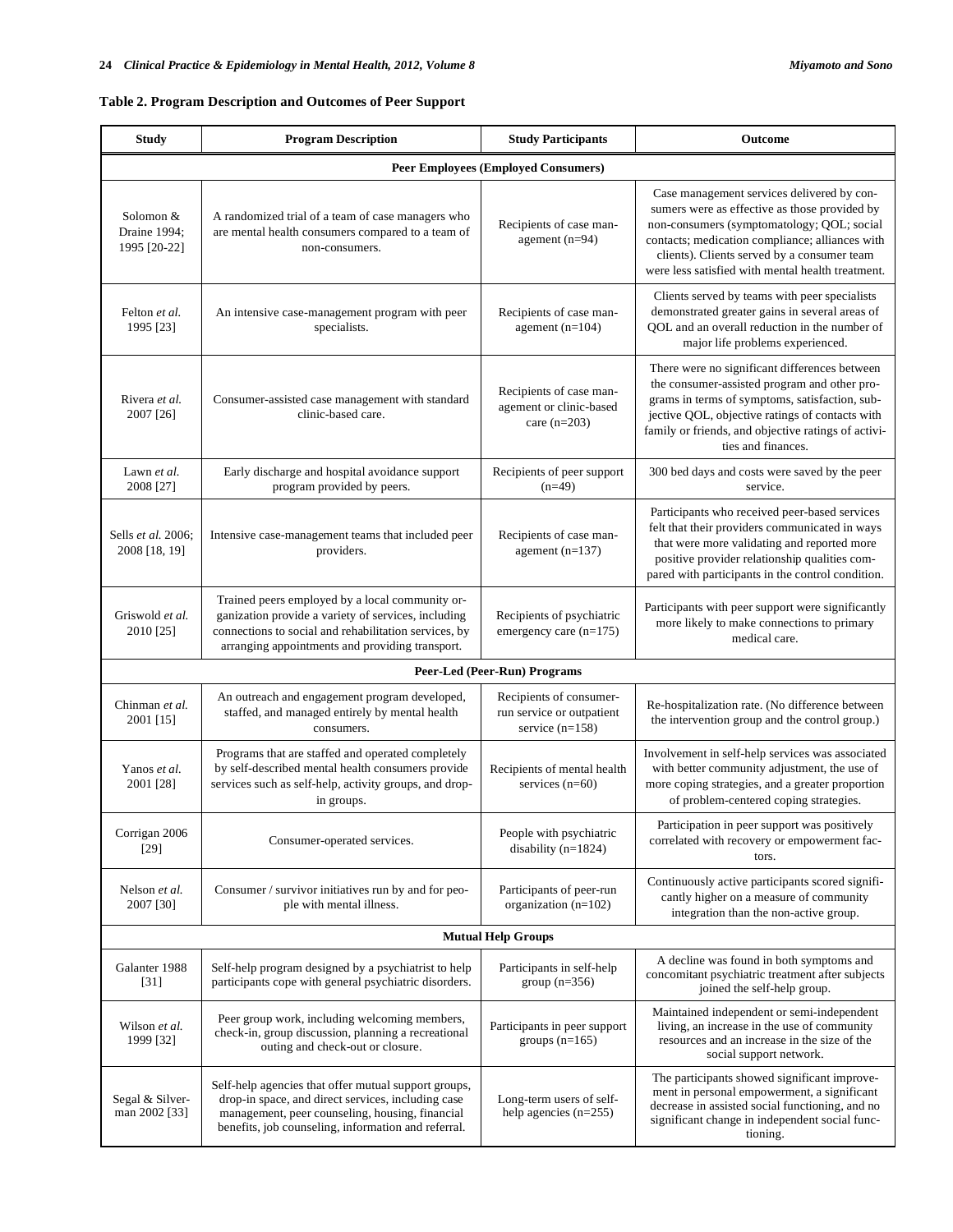#### **Table 2. cont…**

| <b>Study</b>                  | <b>Program Description</b>                                                                                                         | <b>Study Participants</b>                                                  | <b>Outcome</b>                                                                                                                                                                                                                          |
|-------------------------------|------------------------------------------------------------------------------------------------------------------------------------|----------------------------------------------------------------------------|-----------------------------------------------------------------------------------------------------------------------------------------------------------------------------------------------------------------------------------------|
| Bracke et al.<br>2008 [34]    | Peer groups of clients of day-activity programs of<br>rehabilitation centers for persons with chronic men-<br>tal health problems. | Users of vocational and<br>psychiatric rehabilitation<br>centers $(n=628)$ | The effects on self-esteem and self-efficacy of<br>the balance between providing and receiving<br>support in the peer groups were evaluated. The<br>results showed that providing peer support is<br>more beneficial than receiving it. |
| Castelein et al.<br>2008 [14] | A closed peer-support group discussing daily life<br>experiences. The group has 16 90-minute sessions<br>biweekly over 8 months.   | Users of healthcare centers<br>$(n=106)$                                   | Peer support groups had a positive effect on<br>social network and social support compared<br>with the control condition.                                                                                                               |

peer-run programs and evaluated recovery using the Recovery Assessment Scale (RAS), empowerment, continuity of care, QOL, symptom distress, number of coping strategies, social functioning and rate of re-hospitalization [15, 28-30]. Five studies examined mutual-help groups or self-help groups. Social network, self-efficacy, self-esteem, QOL, economic consequences, hospitalization rate, recovery attitude, empowerment, social functioning and general life satisfaction were evaluated as outcomes [14, 31-34].

Although most of these studies focused on outcomes for those receiving peer support, some qualitative studies have reported benefits for peer support providers, as mentioned below. Researches on peer-run and peer-operated services reported not only benefits of service use, but benefits and meanings of those environments or being a member of those organizations [35-37].

Regarding mutual-help groups or self-help groups, all of the studies [14, 31-34, 38] examined the outcomes for participants of peer-support groups because there is usually no clear distinction between the providers and the recipients of peer support in mutual-help groups. As Solomon and Draine [10] pointed out, people working in peer-operated services and peer employees provide services to others; benefits for themselves from their work are secondary. In contrast, people in mutual-help groups expect mutual benefit and are unpaid. We included the three categories of peer support to review the effects of receiving and providing peer support regardless of payment.

### **Outcomes, Effects and Benefits of Peer Support**

### *Receiving Peer Support*

As mentioned above, the effects of receiving peer support are broad and include not only clinical effects, such as QOL or the hospitalization rate, but also personal and emotional effects, such as feelings of understanding or trust. Many studies reported the importance of peers as positive role models of recovery for consumers, carers and staff [27, 39, 40]. Many users and patients felt respect, humanity, trust and related to consumer-providers more readily than traditional staff, which facilitated user/patient engagement and satisfaction [35, 41]. Consumer-providers empowered patients to be more outspoken about pursuing their own goals [41]. Mowbray *et al.* pointed out that one important element of peer support is a personal understanding of the frustrations with the mental health system experienced by many consumers [42].

### *Providing Peer Support*

In addition to the benefits of peer support for recipients, some research has focused on the benefits to peer-support providers. Providers' benefits include self-efficacy resulting from the experience of helping others, increased selfknowledge due to the communication among people sharing common experiences and the development of skills through human service work experiences. The helper-therapy principle is the therapeutic effect for both people in a "helper" and "helpee" relationship [43]. An opportunity to contribute to the recovery of others also contributes to providers' own recovery [27, 44].

Peer-support providers noted that the benefits of peer support are personal growth (specifically, increased knowledge about oneself), initiative and perseverance. Growth came about from sensitivity to the emotional states of clients, fulfilling commitments and acknowledging and learning from mistakes. They also described the development of specific skills and talents, improved communication abilities and increased confidence [27, 40, 42, 45]. Some providers said that one of the most rewarding aspects was when a peer support recipient said that he or she enjoyed the time spent with the peer support provider [46]. Peer support providers experienced many positive changes in their lives, such as helping them to avoid being "withdrawn," "regaining confidence" and gaining "a sense of identity" and the "approval of others" [46-48].

Many peer-support providers mentioned the very important and concrete benefit of earning money [42, 45]. Although payment status did not affect peer support satisfaction, it was associated with more positive recovery attitudes, spirituality and engagement in meaningful activities [49].

### *Co-existing with Peer Support*

Peer support provided benefits for its recipients and providers as well as for other people, such as colleagues of peersupport providers. When peer-support providers join the mental health service team, they help the entire team become more patient centered or recovery oriented and they promote understanding about consumers [9, 27, 39]. Peer-support providers are often seen as role models for patients and traditional staff, and they encourage both groups to be optimistic and action oriented toward recovery [27]. The mixed peer and employee role allows peer-support providers to act as liaisons between the staff and patients, helping each to better understand the other [41, 50, 51].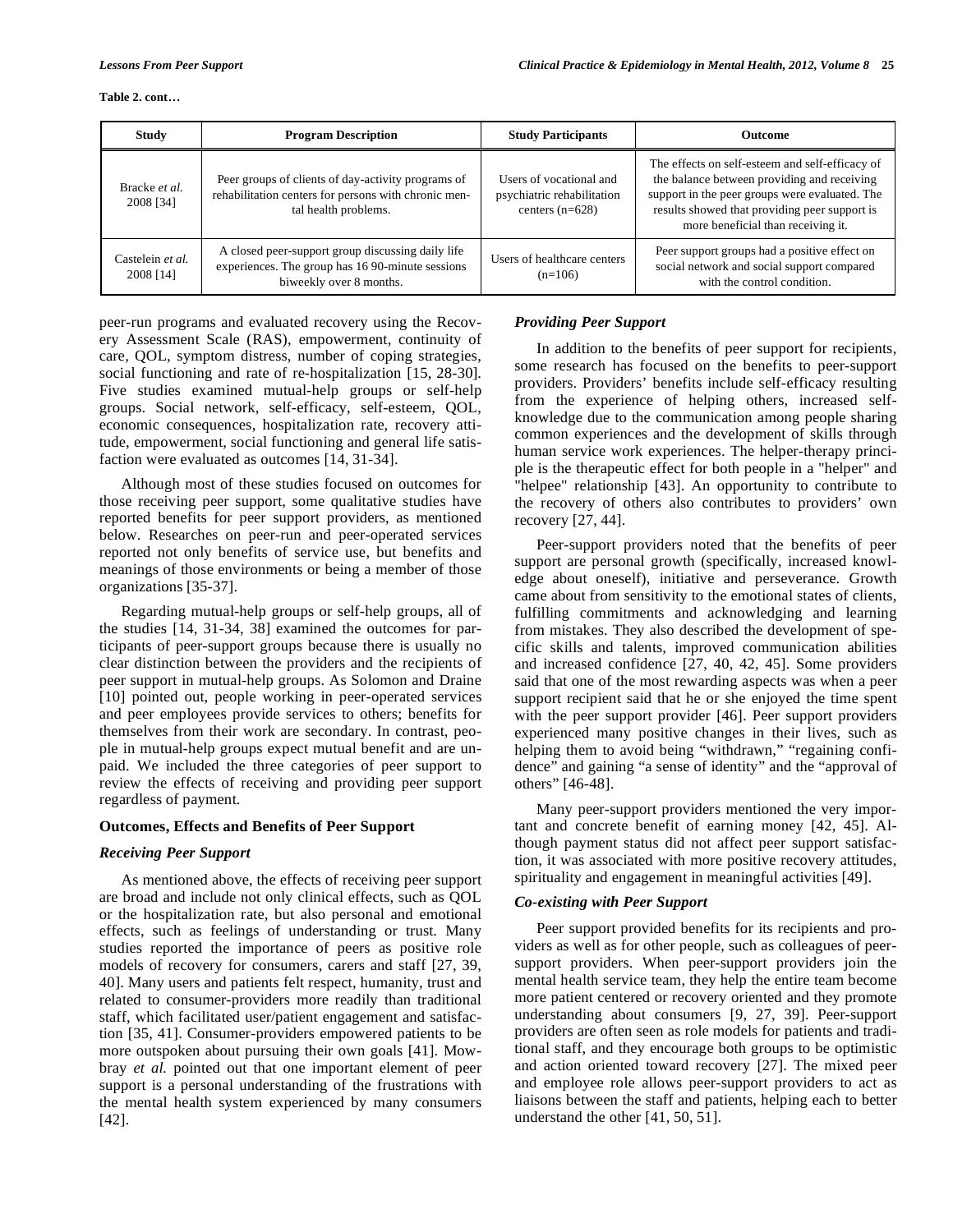| <b>Study</b>                  | <b>Focused Theme</b>                                                                                                             | <b>Informant</b>                                                           | <b>Method</b>                                                  | Conclusion                                                                                                                                                                                                                                                                          |
|-------------------------------|----------------------------------------------------------------------------------------------------------------------------------|----------------------------------------------------------------------------|----------------------------------------------------------------|-------------------------------------------------------------------------------------------------------------------------------------------------------------------------------------------------------------------------------------------------------------------------------------|
| Armstrong et<br>al. 1995 [46] | Satisfaction, QOL and per-<br>sonal development benefits<br>regarding the consumer volun-<br>teer program.                       | Consumer volun-<br>teers $(n=23)$ .                                        | Semi-structured indi-<br>vidual interviews.                    | Participants emphasized their relationship as empa-<br>thetic human beings and reciprocal relationships.<br>Through their changed sense of identity, they experi-<br>enced positive changes in QOL.                                                                                 |
| Mowbray et al.<br>1996 [40]   | Roles, benefits, challenges,<br>structure and personal issues<br>of peer specialists.                                            | Peer support<br>specialists who<br>completed the<br>training $(n=11)$ .    | Focus group inter-<br>views.                                   | Consumers as community support workers can make<br>distinctive contributions to the support of their peers<br>within the community and on the jobsite.                                                                                                                              |
| Mowbray et al.<br>1998 [42]   | Benefits and problems of<br>consumers as peer support<br>specialists.                                                            | Former peer<br>support special-<br>ists $(n=11)$ .                         | Semi-structured indi-<br>vidual interviews.                    | Many benefits accrue to the peer-support specialists,<br>but benefits identified for the mental health system<br>appeared to be more limited, at least according to the<br>PSS perspective.                                                                                         |
| Yuen & Fossey<br>2003 [45]    | Rewards and challenges of<br>working in recreation pro-<br>gram.                                                                 | Consumer-staff<br>employed $(n=3)$ .                                       | Semi-structured indi-<br>vidual interviews.                    | Rewards were purposeful activity, wages, social net-<br>works, helping others, sense of 'teamness' and main-<br>taining well-being. Challenges were negative feelings<br>about the team process.                                                                                    |
| Doherty et al.<br>2004 [39]   | Benefits and problems of<br>having a consumer-employee<br>within an assertive outreach<br>team.                                  | Consumer em-<br>ployees $(n=2)$<br>and other team<br>members $(n=10)$ .    | Semi-structured in-<br>terviews.                               | Benefits were increased self-esteem, hope, a positive<br>role model and changes in staff's attitudes towards the<br>clients. The drawback was the high incidence of sick<br>leave.                                                                                                  |
| Gates & Aka-<br>bas 2007 [50] | Policies, procedures and struc-<br>tures that support the contribu-<br>tion of peers.                                            | Mental health<br>agency staff<br>$(n=93)$ and peer<br>providers $(n=15)$ . | Semi-structured tele-<br>phone interviews and<br>focus groups. | Respondents identified attitudes toward recovery, role<br>conflict, lack of policies and practices around confi-<br>dentiality, poorly defined job structure and lack of<br>support for peer providers.                                                                             |
| Chinman et al.<br>2008 [41]   | Experiences in joining a team<br>and the duties, roles and barri-<br>ers of consumer-providers.                                  | Consumer-<br>providers $(n=59)$<br>and supervisors<br>$(n=34)$ .           | Focus group inter-<br>views.                                   | Consumer-providers provide a wide range of recovery-<br>oriented services and are valued by staff and consum-<br>ers.                                                                                                                                                               |
| Moll et al.<br>2009 [51]      | Issues and challenges associ-<br>ated with integrating peer-<br>support services into "tradi-<br>tional" mental health services. | Peer support<br>workers $(n=6)$<br>and managers<br>$(n=6)$ .               | An in-depth, semi-<br>structured interview.                    | Central challenges included defining and establishing<br>roles, balancing tensions between the peer and staff<br>roles, negotiating the challenges of being a role model,<br>transitioning identity from consumer to provider and<br>fitting in or being accepted in the workplace. |

#### **Table 3. Summary of findings of Qualitative Studies that Investigated Experiences of Working as a Peer-Support Provider**

Benefits to the larger mental health system were also reported. There is significant potential for encouraging mental health service culture and practice towards a greater focus on recovery, interpersonal relationships and improved collaboration [9, 27, 52]. Peer-support providers positively influence attitudes toward the abilities of persons with mental illness, effectively breaking down stigmas [42].

#### **Challenges of Working as a Peer-Support Provider**

Eight qualitative studies investigated the perceived positive effects and challenges of working as a peer-support provider (Table **3**). Positive effects were also examined in quantitative studies, but challenges in working as a peer were most apparent in qualitative studies. Perhaps because there is no clear distinction between the providers and the recipients of peer support in mutual-help groups, no studies have reported on the challenges in "providing" peer support in mutual-help groups.

### *Role Conflict*

Numerous studies have shown that peer-support providers find the transition from "patient" to "staff/provider" challenging [41, 50, 51]. Non-peer staff may become overly concerned about the peer staff becoming symptomatic, especially if they work at the same facility from which they have received or are currently receiving services [39, 41, 50]. Notably, peer-support providers' difficulties separating mental health issues from work-related issues were reported not only by peer staff but also by non-peer staff [41, 50]. There may be tensions between the peer role and the staff role, such as peer-support providers being unwilling to give up their unique perspective as consumers to adopt professional beliefs and roles [51]. Role conflict was also seen in peer-run organizations as value dilemma regarding the role of paid consumer staff member [37]. These conflicts were closely related to boundary issues.

#### *Boundaries*

Boundary issues were commonly observed in studies that investigated the experiences of peer-support providers [40-42, 50, 51]. A typical boundary topic was whether to relate to service users as friends or clients. Friendships, casual relationships, or relationships involving personal feelings tend to be seen as unprofessional and unethical in traditional service-provider settings [42, 50]. At times, however, peer-support providers have chosen not to share information about clients with agency staff for fear of violating the trust they believed was important to their friendship with the client [50].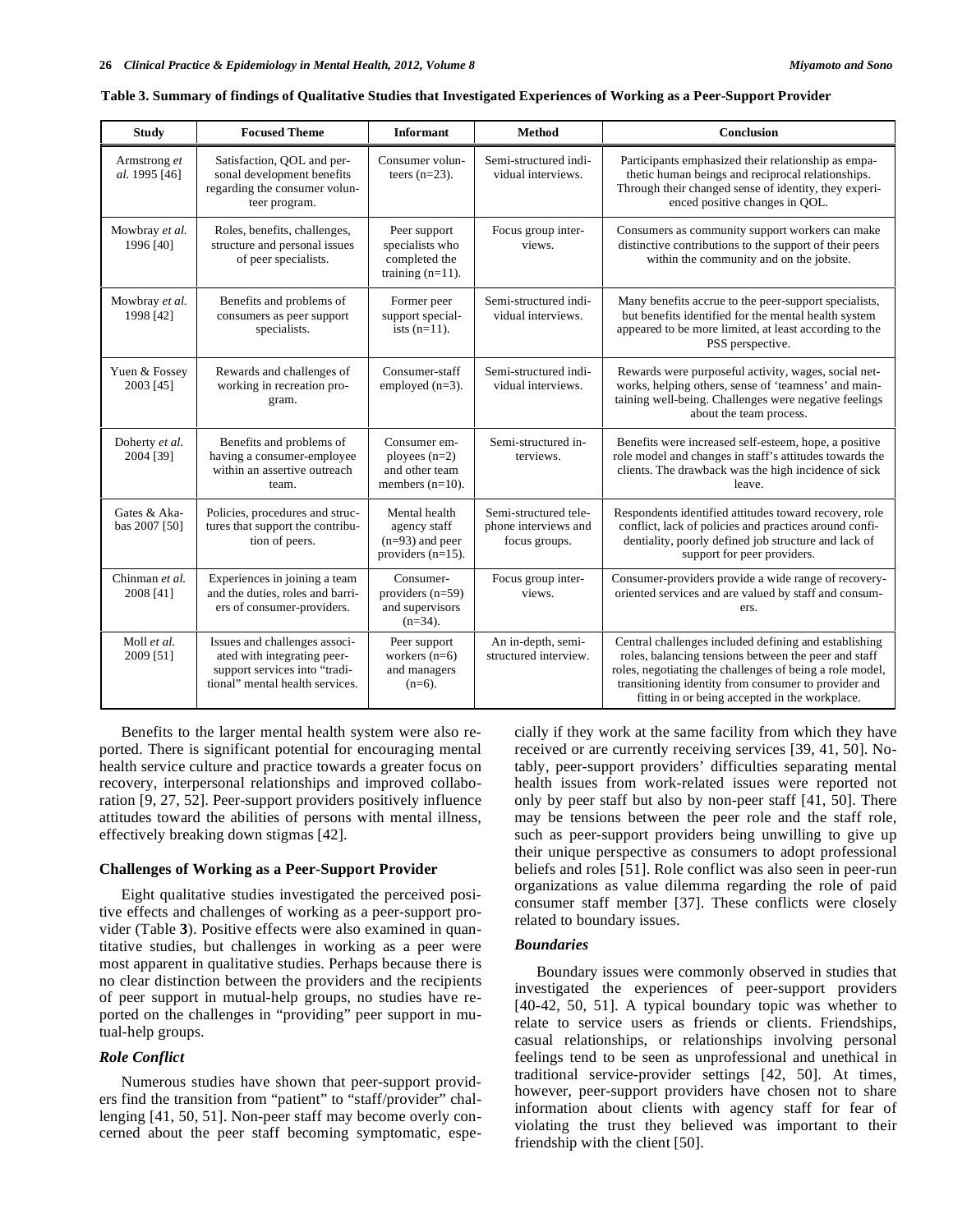#### *Disclosure of Peer Status*

Disclosure of peer status was perceived as a key factor that affected peer integration. Peer-support providers who were open and who disclosed their own experiences were able to build trust with clients and serve as role models for recovery. However, peer-support providers sometimes felt vulnerable or reluctant to disclose their own experiences or personal information [41, 48, 50, 53]. Issues related to disclosure include titles for the staff. Gates and Akabas noted that the titles fell into two categories: those that identified the peers (e.g., Peer Specialist, Peer Advocate) and those that were generic (e.g., Staff Generalist, Program Aide) [50].

### *Role Ambiguity*

Many studies mentioned that peer-support providers found their role ambiguous, and staff members, including administrators, were unsure of the role of the peer-support staff members [41, 42, 50, 51, 54]. This situation made peersupport providers anxious about demonstrating their value and led to a lack of support and guidance from supervisors and administrators because the role was not clearly defined.

#### *Low Compensation*

A number of studies reported that peer-support providers claimed to be poorly compensated [40-42, 50]. Low pay rates posed difficulties for peer-support providers who wanted jobs with sufficient compensation to emancipate themselves from disability income [40]. This low compensation suggested to them that the peer staff role was new or was not fully valued or that the position's role in the agency was unclear [41]. Some of the issues regarding low compensation came from differences in working hours and the payment system (hourly versus salaried) [40], but this was not only the reason for low income. One of the reasons for low compensation was the difference in the compensation system for peer and non-peer staff. For example, non-peer staff would be given preferential pay if the staff member has certification as a social worker, but peer staff would not because certification is 'not part of the job requirement' for peer staff [41]. Another reason for the different compensation systems might be that while some non-peer staff members felt that peers "made the concept of recovery real," there was a persistent stigma among other non-peer staff members with respect to the capacity for people with mental health conditions to work [50].

### *Limited Hours of Work*

Limited hours of work for peer-support providers led to another challenge: there was little time to interact with other non-peer staff members in either formal or informal settings [51]. Furthermore, fluctuating pay resulting from the hourly (versus salaried) nature of the job created problems. For example, clients missed appointments or could not be contacted [40].

### **DISCUSSION**

In this review, we summarized the benefits of peer support for recipients of peer support, providers of peer support and others working with peer support, as well as the challenges for peer-support providers in the system.

Numerous articles reported the positive effects of peer support in both quantitative and qualitative studies. In quantitative studies, the outcomes were measured by psychiatric indicators, such as symptom severity and admission rates, or by socio-psychological indicators, such as QOL, empowerment and recovery measurements. Most of the qualitative studies mentioned enhanced recovery in individuals or enhanced recovery attitudes in groups. As Dixon *et al.* noted, peer-support programs often focus on outcomes that have not been traditionally valued or assessed in standard clinical trials [55]. Thus, qualitative studies are a great help in determining the real value of peer support.

Perceived challenges from the perspectives of the peersupport providers and colleagues were found in the qualitative studies we reviewed. Most of the challenges were related to "role" and "relationship" issues. Role conflict, boundaries, disclosure of peer status, role ambiguity and low compensation were affected by how peer-support providers relate to recipients of peer support and how peer-support providers are treated in the system.

With regard to role ambiguity, when a new type of occupation is established in an existing organization, role ambiguity may be perceived among the newcomers and their colleagues. Trial and error is required to determine what type of structure and service are most effective for the organization and its clients. As Carlson *et al.* [56] pointed out, facilitating dialogue and discussion about roles with all people involved is a key strategy. This situation may also be necessary for the establishment of peer-support providers. However, role conflicts and boundary issues may be challenges specific to peer support because of the biased view of the helper-helpee relationship, which results from conventions and assumptions that people in the service system are divided into the roles of traditional helpers or helpees and must be treated according to these roles.

We must consider whether traditional helper-helpee relationships are best for service users. Service users know what types of relationships are most effective for them. It is critical for health-care professionals to learn from service users for the mental health system to progress. Most peer-support providers have experiences of service use, and health-care professionals have much to learn from peer support. To appreciate the true value of peer support, however, we must extend our view beyond the traditional ways of thinking about help and support.

What components of peer support are beneficial? Can the benefits of peer support only be provided by people who have experiences of mental health difficulties? As Mead said, "When people find others who have had similar challenging experiences, there is almost instant connection (finally someone who really gets it). But the real gift in peer support goes beyond initial affiliation. The real gift lies at the intersection of true reciprocity and the exploration of new meaning and possibility." [44] Armstrong *et al.* reported that peer-support recipients and volunteer partners (peersupport providers) emphasized that the focus of their interactions was not their shared psychiatric histories but rather their relationships as empathetic human beings [46]. These studies show that reciprocity and empathetic human relationships are the important aspects of peer support. It is crucial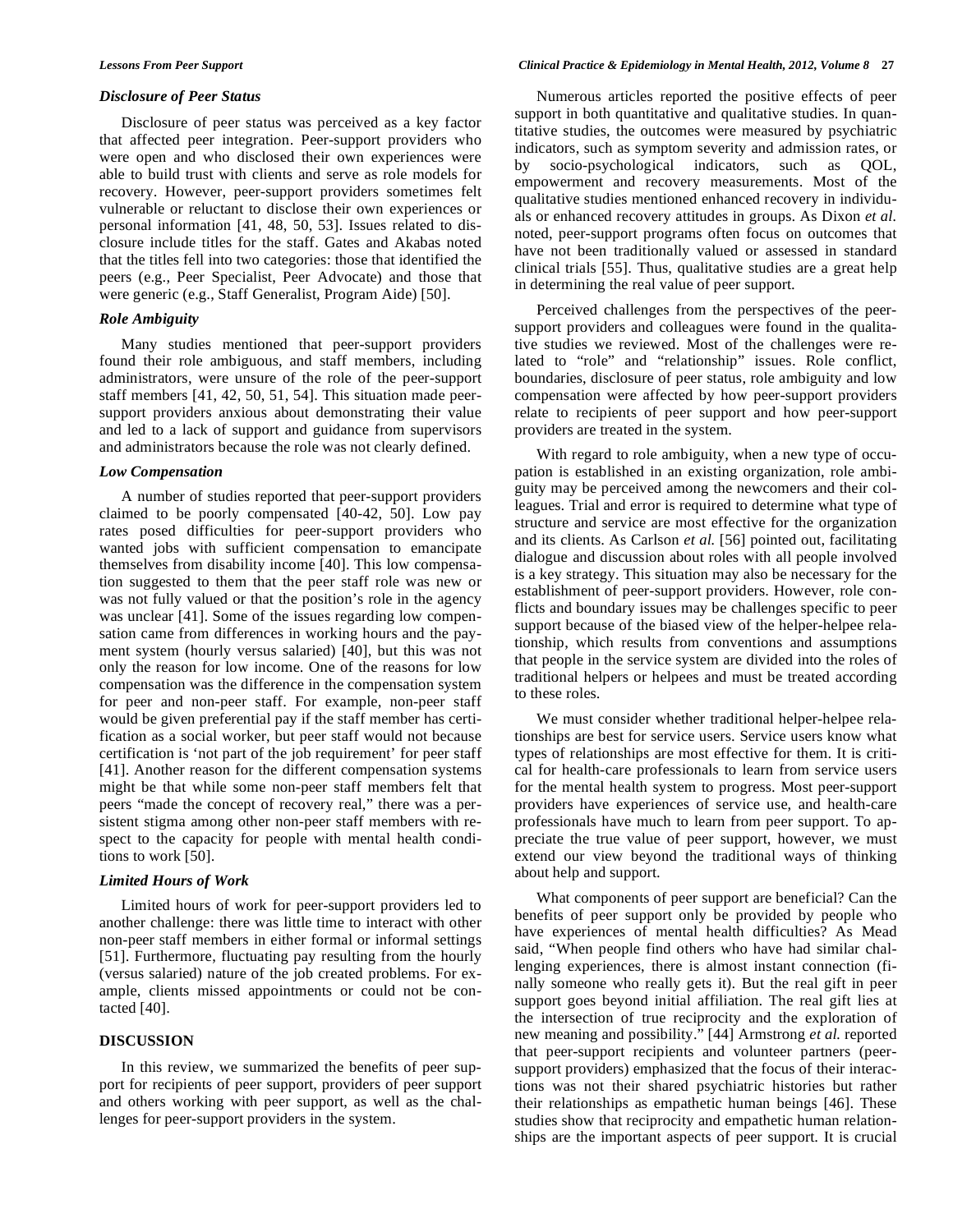#### **28** *Clinical Practice & Epidemiology in Mental Health, 2012, Volume 8 Miyamoto and Sono*

to consider how empathetic human relationships can be built and to challenge conventional attitudes about providing support. To accomplish these goals, it may be necessary to redefine the concept of help and support and the "professional attitude."

In redefining the idea of help and support, the knowledge drawn from peer-support relationships can be beneficial. Based on narrative inquiries, MacNeil and Mead [57] identified seven standards that reflect and characterize the ideal peer-support relationship. They conducted interviews on the topic "what makes for good peer support" with peer-support receivers and providers at a peer-support center within a traditional mental health system. They identified the following standards for the helping process: 'Critical learning and the renaming of experiences are promoted,' 'Sense of community,' 'Great flexibility in the kinds of support provided,' 'Activities, meetings, and conversations are instructive,' 'Mutual responsibility across relationships,' 'Clarity about setting limits' and 'Sophisticated levels of safety.' Anthony [58] identified the characteristics of helping partners as 'Caring and respectful communication,' 'Resourcefulness,' 'Patience and recovery orientation,' 'Knowledgeable teacher' and 'Interdependence.' Ideas of mutual responsibility and interdependence may be new to the traditional helper-helpee relationship, but these concepts may provide insight on the mental health msystem. Future studies should investigate the ideal helping relationship by including the diverse aspects of the peer-support relationship.

Relationships are interactive and impermanent. However, the relationship established between patients and health-care providers is often directive and irreversible. Once a person is treated as a patient and treats himself/herself as a patient, it is difficult to overcome this helper-helpee relationship. Peer support has great potential to prevent a helper-helpee relationship from being rigid and perpetuating the patient's role.

### **ACKNOWLEDGEMENT**

This research was partially supported by the Ministry of Education, Science, Sports and Culture, Grant-in-Aid for Young Scientists (A), 22689056, 2010-2013. Work on this article was also supported by the Mitsubishi Foundation, Grants for Social Welfare Activities, 2010.

#### **REFERENCES**

- [1] Mead S, Copeland ME. What recovery means to us: consumers' perspectives. Commun Ment Health J 2000; 36(3): 315-28.
- [2] Davidson L, Chinman M, Sells D, *et al*. Peer support among adults with serious mental illness: a report from the field. Schizophr Bull 2006; 32(3): 443-50.
- [3] Solomon P. Peer support/peer provided services underlying processes, benefits, and critical ingredients. Psychiatr Rehabil J 2004; 27(4): 392-401.
- [4] Rogers ES, Farkas M, Anthony W, *et al*. Center for Psychiatric Rehabilitation. Systematic Review of Peer Delivered Services Literature 1989 – 2009. Boston University Center for Psychiatric Rehabilitation.; 2009 [cited 2012 2012/Jan/17]; Available from: http://www.bu.edu/drrk/research-syntheses/psychiatric-disabilities/peer-delivered-services/
- [5] Pistrang N, Barker C, Humphreys K. Mutual help groups for mental health problems: a review of effectiveness studies. Am J Commun Psychol 2008; 42(1): 110-21.
- [6] Cook JA, Copeland ME, Hamilton MM, *et al*. Initial outcomes of a mental illness self-management program based on well-

ness recovery action planning. Psychiatr Serv 2009; 60(2): 246-9.

- [7] Druss BG, Zhao L, von Esenwein SA, *et al*. The Health and Recovery Peer (HARP) Program: a peer-led intervention to improve medical self-management for persons with serious mental illness. Schizophr Res 2010; 118(1-3): 264-70.
- [8] Fukui S, Davidson LJ, Holter MC, *et al*. Pathways to recovery (PTR): impact of peer-led group participation on mental health recovery outcomes. Psychiatr Rehabil J 2010; 34(1): 42-8.
- [9] Solomon P, Draine J. Consumers as providers in psychiatric rehabilitation. New Dir Ment Health Serv 1998; (79): 65-77.
- [10] Solomon P, Draine J. The state of knowledge of the effectiveness of consumer provided services. Psychiatr Rehabil J 2001;  $25(1): 20-7.$
- [11] Davidson L, Chinman M, Kloos B, *et al*. Peer support among individuals with severe mental illness: a review of the evidence. Clin Psychol: SCI PR 1999;6(2):165-87.
- [12] Ayers TD. Dimensions and characteristics of lay helping. Am J Orthopsychiatry 1989; 59(2): 215-25.
- [13] Adame AL, Leitner LM. Breaking out of the mainstream: The evolution of peer support alternatives to the mental health system. Ethical Hum Psychol Psychiat: Int J Crit Inquiry 2008; 10(3): 146-62.
- [14] Castelein S, Bruggeman R, van Busschbach JT, *et al.* The effectiveness of peer support groups in psychosis: A randomized controlled trial. Acta Psychiatr Scand 2008; 118(1): 64- 72.
- [15] Chinman MJ, Weingarten R, Stayner D, *et al.* Chronicity reconsidered: improving person-environment fit through a consumer-run service. Commun Ment Health J 2001; 37(3): 215-29.
- [16] Hodges JQ. Peer support among consumers of professional mental health services: Implications for practice, policy, and research. J Hum Behav Soc Environ 2007;14(3):81-92.
- [17] Lucksted A, McNulty K, Brayboy L, *et al.* Initial evaluation of the Peer-to-Peer program. Psychiatr Serv 2009; 60(2): 250-3.
- [18] Sells D, Black R, Davidson L, *et al.* Beyond generic support: incidence and impact of invalidation in peer services for clients with severe mental illness. Psychiatr Serv 2008; 59(11): 1322-7.
- [19] Sells D, Davidson L, Jewell C, *et al.* The treatment relationship in peer-based and regular case management for clients with severe mental illness. Psychiatr Serv 2006; 57(8): 1179- 84.
- [20] Solomon P, Draine J. The efficacy of a consumer case management team: 2-year outcomes of a randomized trial. J Mental Health Admin 1995; 22(2): 135-46.
- [21] Solomon P, Draine J. Satisfaction with mental health treatment in a randomized trial of consumer case management. J Nervous Mental Dis 1994; 182(3): 179-84.
- [22] Solomon P, Draine J, Delaney MA. The working alliance and consumer case management. J Mental Health Admin 1995; 22(2): 126-34.
- [23] Felton CJ, Stastny P, Shern DL, *et al*. Consumers as peer specialists on intensive case management teams: impact on client outcomes. Psychiatr Serv 1995; 46(10): 1037-44.
- [24] Gammonley D, Luken K. Peer education and advocacy through recreation and leadership. Psychiat Rehabil J 2001; 25(2): 170-8.
- [25] Griswold KS, Pastore PA, Homish GG, *et al*. Access to primary care: are mental health peers effective in helping patients after a psychiatric emergency? Pri Psychiat 2010; 17(6): 42-5.
- [26] Rivera JJ, Sullivan AM, Valenti SS. Adding consumerproviders to intensive case management: does it improve outcome? Psychiatr Serv 2007; 58(6): 802-9.
- [27] Lawn S, Smith A, Hunter K. Mental health peer support for hospital avoidance and early discharge: An Australian example of consumer driven and operated service. J Mental Health 2008; 17(5): 498-508.
- [28] Yanos PT, Primavera LH, Knight EL. Consumer-run service participation, recovery of social functioning, and the mediating role of psychological factors. Psychiatr Serv 2001; 52(4):493-500.
- [29] Corrigan PW. Impact of consumer-operated services on empowerment and recovery of people with psychiatric disabilities. Psychiatr Serv 2006; 57(10): 1493-6.